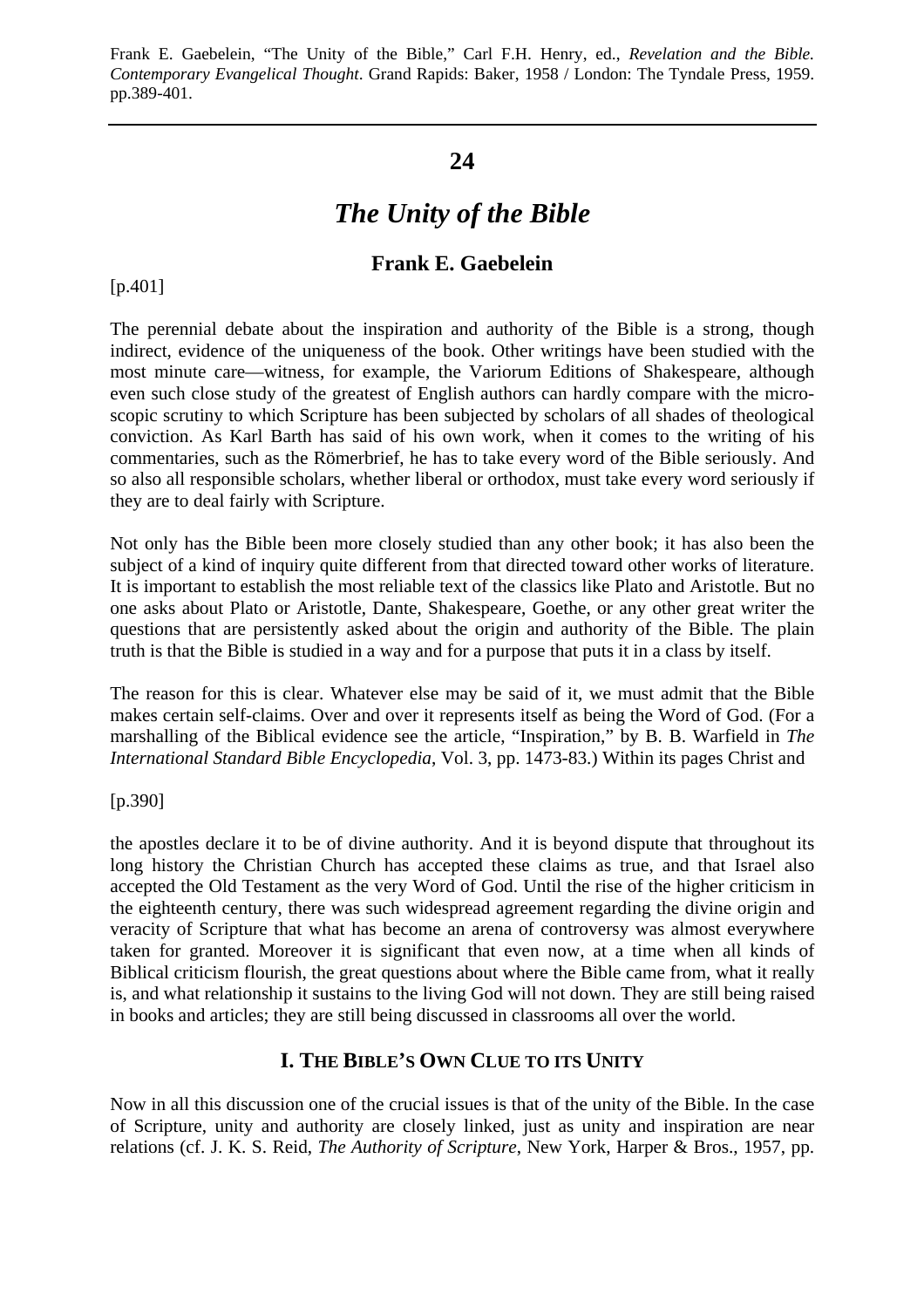18 f.). In a special sense, therefore, an understanding of the nature of the Biblical unity provides a clue to what the book really is.

How, then, do we go about investigating the unity of a literary work, whether Scripture or any other book? To this question there is an obvious answer. We investigate the unity of a work of literature by looking inside the work. In other words, we seek the integrating factor within the book itself. There is no other valid way to find the unifying principle of the Bible or of any other book. And if the charge is levelled that to do this is to reason in a circle, the answer is that internal evidence is always the essential subject matter of criticism. No one would accuse *The New York Times* book-reviewers of circular reasoning because they judge books on the basis of their contents. Nor would anyone question the right of a music critic to derive his evaluation of a new symphony from hearing the work, or the right of an art critic to look long and hard at a painting before writing about it.

But books are different from symphonies and paintings in that their authors may state within their pages what they intend to accomplish. Consider, for instance, such a work as Sir Winston Churchill's *History of the English-Speaking Peoples* with its preface making plain what Churchill is setting out to do. The responsible critic will take careful notice of the author's intention and will then decide whether it has been adequately fulfilled.

The same principle applies to the Bible, as Warfield pointed out (*The Inspiration and Authority of the Bible*, pp. 204 ff.). For Scripture contains its own doctrine about its nature and purpose—not, to be sure, in the form of a preface, yet in clear and definite terms. There is nothing ambiguous in the teaching of the Bible about itself. It is plainly stated within its pages

[p.391]

that Scripture is the Word of God and that through it God speaks to men. Moreover, the great, central subject of the Bible is clearly set forth throughout the book. Thus it is our responsibility to examine in the light of Scripture's self-claims the phenomena of Scripture, such as the manifold facets of its historical, philological, and stylistic characteristics; and then, on the basis of this examination, to study the relation of these phenomena to the selfclaim. But always the self-claim has prior consideration.

# **II. THE NATURE OF BIBLICAL UNITY**

So with the all-important matter of the unity of the Bible. When it comes to the identification of the integrating factor of the book, we must go to Scripture itself. As Pascal said in the *Pensées*, "He who will give the meaning of Scripture and does not take it from Scripture, is the enemy of Scripture" (*Pensées* [899], translated by W. F. Trotter, New York, E. P. Dutton & Co., 1931, p. 266). But in doing this, we face several questions. What kind of unity is it that we are looking for in the Bible? Is it a unity of separate parts whereby the parts, as they are identified and classified, are recognized as fitting into the whole? Or is it a unity growing out of a single integrating principle that lies at the heart and center of the book?

Now there are those (e.g., Floyd E. Hamilton, *The Basis of Christian Faith*, Chapter IX; Arthur T. Pierson, *The Bible and Spiritual Criticism*, Chapters IV, VIII, IX), who have sought to formulate the unity of Scripture from an examination of such things as the consistency of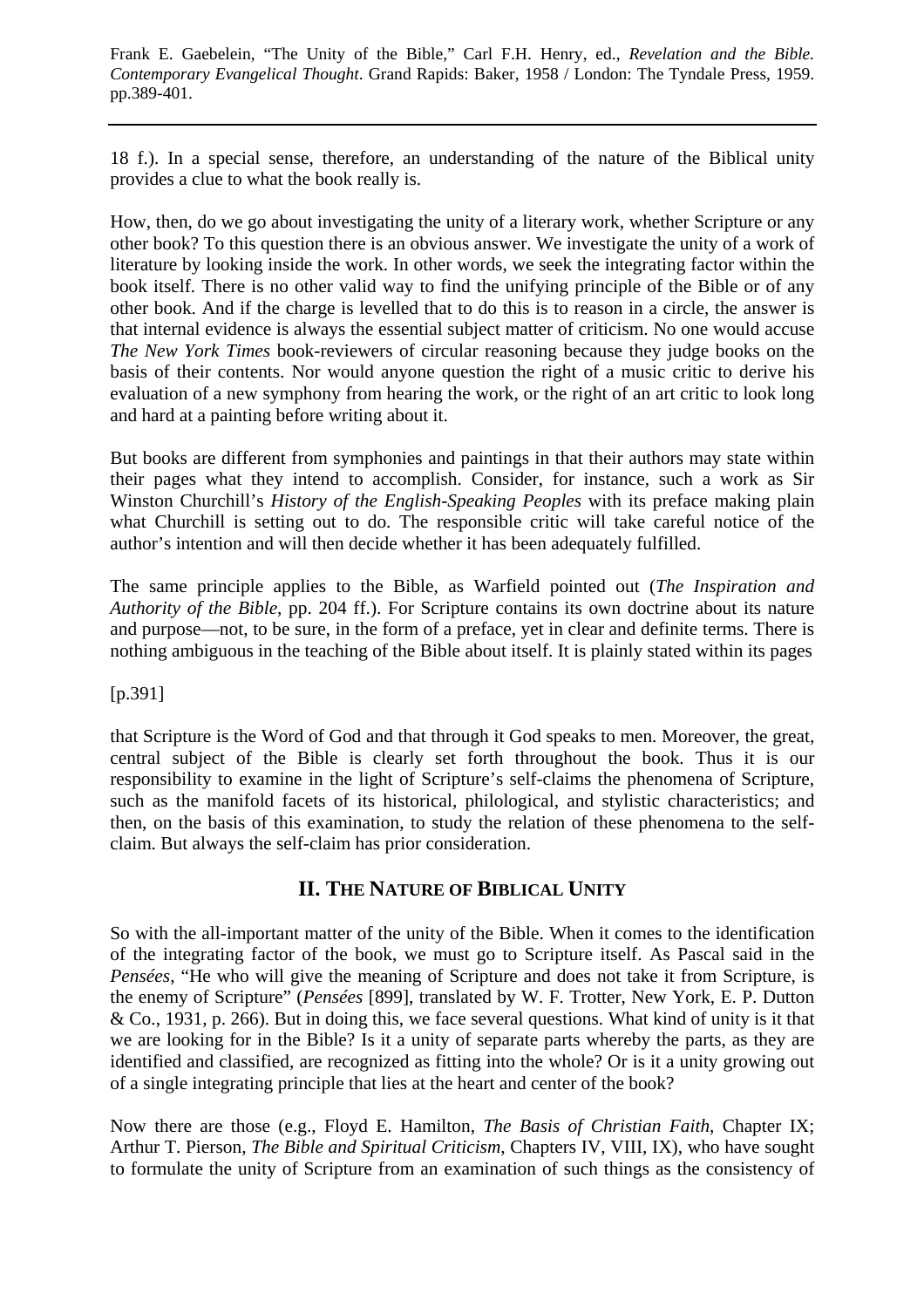its literary emphases, the congruity of its typology, and the harmony of its symbolism. On such grounds they have shown that the Bible exhibits a measure of unity far beyond what might be expected of a collection of the writings of men separated from one another by many years.

Such an approach is akin to the argument from design which sees behind the order and purpose of the natural world the mind that planned it all. Thus it moves from the literary phenomena of the book to the divine Author behind it. But useful though this approach is in its place, that place is not the first place. For to attempt to ascertain the central unity of the Bible in this way is like trying to discover the basic structure of a cathedral from the ornamentation of its exterior. Not that the two—basic structure and ornamentation—are wholly unrelated, but simply that there is a better clue than this.

Therefore, we go on to ask what other approaches to the unity of Scripture are possible. Now there are several answers to the question. There is the approach by way of doctrine, the approach through what is sometimes called "the drama of redemption," and the approach through a central person. Let us look at these with a view to identifying the one that is most in accord with Scripture.

First, then, the approach by way of doctrine. The Bible is the primary

[p.392]

source-book of Christian doctrine. The great theologians, as distinguished from the religious philosophers, have all based their systems upon Scripture. But by the same token the Bible does not fully systematize its own doctrine. It presents the material out of which theologies are constructed. Not that doctrine as found in the Bible is haphazard; the New Testament epistles, especially the major Pauline letters, show the error of such a misconception. On the other hand, the doctrinal element in Scripture is not presented under a systematic theological unity. Actually the Bible is much too living a book for its unity to be centered in doctrinal formulation, however vital and dynamic the doctrines are. To say this does not imply that doctrine and theology are unessential; nor does it suggest that the Bible is not implicitly doctrinal and theological. It simply means that doctrine by itself is not the integrating factor within the Bible.

This being the case, we look next at "the drama of redemption," by which is meant the saving activity of God revealed in the Bible. To refer to this record of the redemptive history as "drama" does not necessarily mean that it is mythical or fictitious; rather is it a vivid term for the divine acts leading up to and culminating in all that God did for man through the crucifixion and resurrection of His Son, our Lord Jesus Christ. While to speak of these mighty works as "the drama of redemption" may seem to avoid certain contemporary prejudices against authoritative doctrinal and theological formulation, behind the phrase there still remain the essential historical facts upon which Christian doctrine rests. This approach does indeed bring us to the threshold of the unifying factor we are seeking, but it is not in itself that factor. Because it deals so directly with living persons, in contrast with the intellectual formulation of Biblical truth, it points us in terms of personality to the object of our search.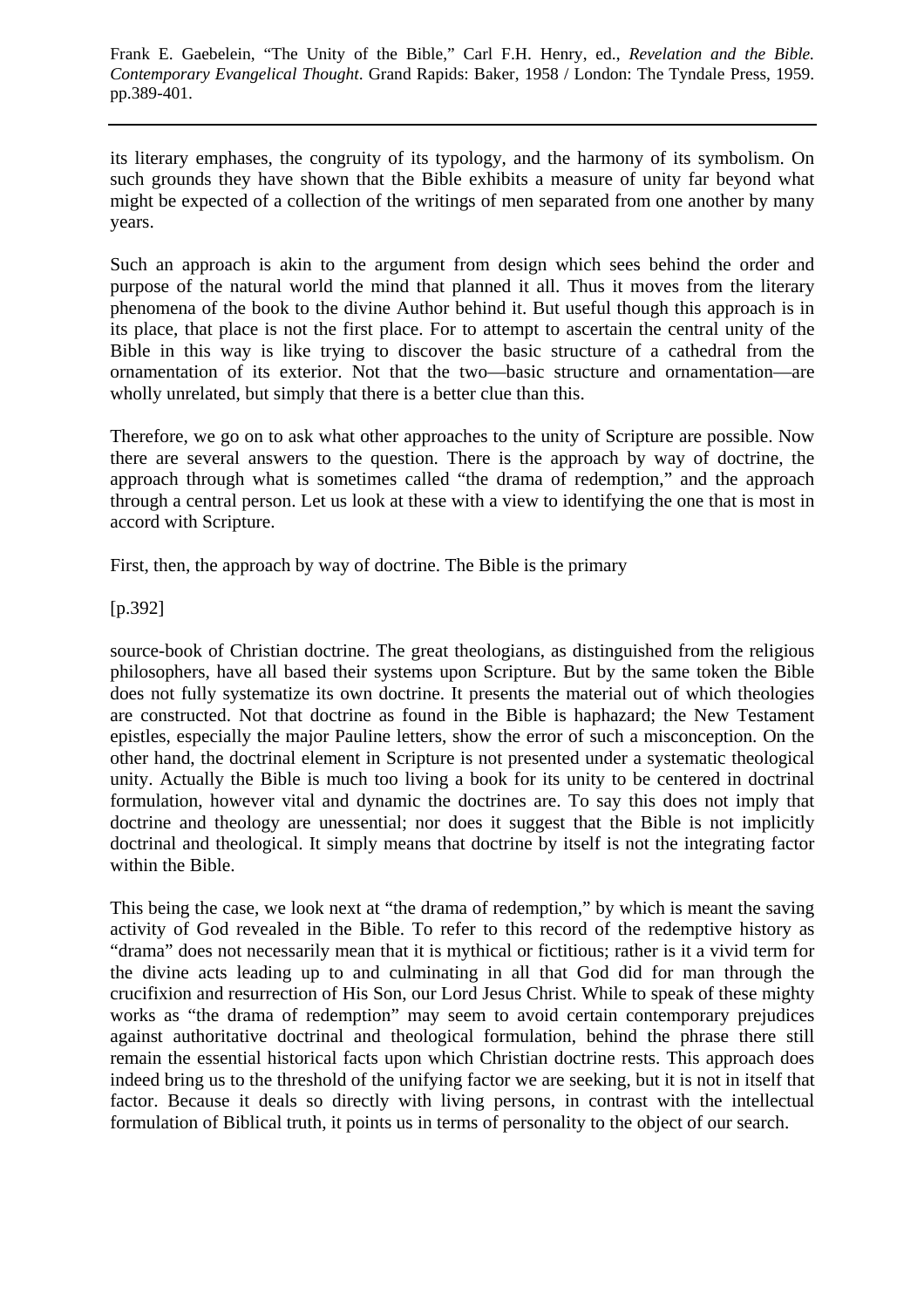## **III. THE INTEGRATING PRINCIPLE CHRISTOLOGICAL**

We turn, therefore, to the third approach to the unity of the Bible—that by way of the central person. And when we ask who that person is, we are confronted with what the apostle calls "the mystery of our religion" (I Tim. 3:16, RSV), using the word "mystery" in the special New Testament sense of something hitherto concealed but now revealed—i.e., "an open secret." What is this "open secret"? It is Jesus Christ himself, who, as Paul goes on to say, "was manifested in the flesh, vindicated in the Spirit, preached among the nations, believed on in the world, taken up in glory."

The Bible is par excellence the book of human nature. No other work tells us so much about man as it does. Here is humanity uniquely portrayed with a realism that penetrates beneath what men seem to be to what they are. But although the Bible is unique in that it reveals human nature in the unclouded mirror of truth itself, it is first and foremost the book of the divine Nature. Therefore, its unifying principle is nothing less than the Per-

[p.393]

son of our Lord Jesus Christ, the incarnate Son of God and the Saviour of the world of men whose lost condition in trespasses and sins is so faithfully disclosed within its pages. It was Luther who, in commenting on the words of the 40th Psalm—"In the volume of the book it is written of me"—asked "What Book and what Person?" and replied by saying, "Scripture; and only one Person, Jesus Christ" (quoted by Adolph Saphir, *Christ and the Scriptures*, p. 7). So all the Bible, both Old Testament and New, is integrated in Christ.

To this fact the strongest witness is our Lord himself. Engaged in controversy with the Jews, he said to them, "Search the scriptures: for in them ye think ye have eternal life: and they are they which testify of me" (John 5:39). And in the same context he went on to say, "Had ye believed in Moses, ye would have believed me: for he wrote of me" (John 5:46). Not only so, but he constantly referred to the Scriptures as pointing to himself. For example, in Matthew 21:42-46, he climaxed the parable of the householder, with its indictment of Israel for rejecting their Messiah, by applying to himself Psalm 118:22, 23, "Did ye never read in the scriptures, The stone which the builders rejected, the same is become the head of the corner: this is the Lord's doing and it is marvelous in our eyes?" Likewise after the Last Supper he said to the disciples, "All ye shall be offended because of me this night: for it is written, I will smite the shepherd, and the sheep shall be scattered" (Mark 14:27), thereby showing himself to be the subject of Zechariah 13:7.

But these are only a few of numerous incidents in which Christ made clear the fact that Scripture finds its unity in his Person. For it is beyond dispute that he knew that the Old Testament Scriptures were centered in him. To the two disciples whom he met on the Emmaus road the first Easter afternoon, he said: "O fools, and slow of heart to believe all that the prophets have spoken: Ought not Christ to have suffered these things, and to enter into his glory?" (Luke 24:25 f.). Whereupon, Luke tells us, "Beginning at Moses and all the prophets he expounded unto them in all the scriptures the things concerning himself" (vs. 27). In the appearance that night to the ten in Jerusalem he made the definitive statement regarding his centrality in the Old Testament: "These are the words which I spake unto you, while I was yet with you, that all things must be fulfilled, which were written in the law of Moses and in the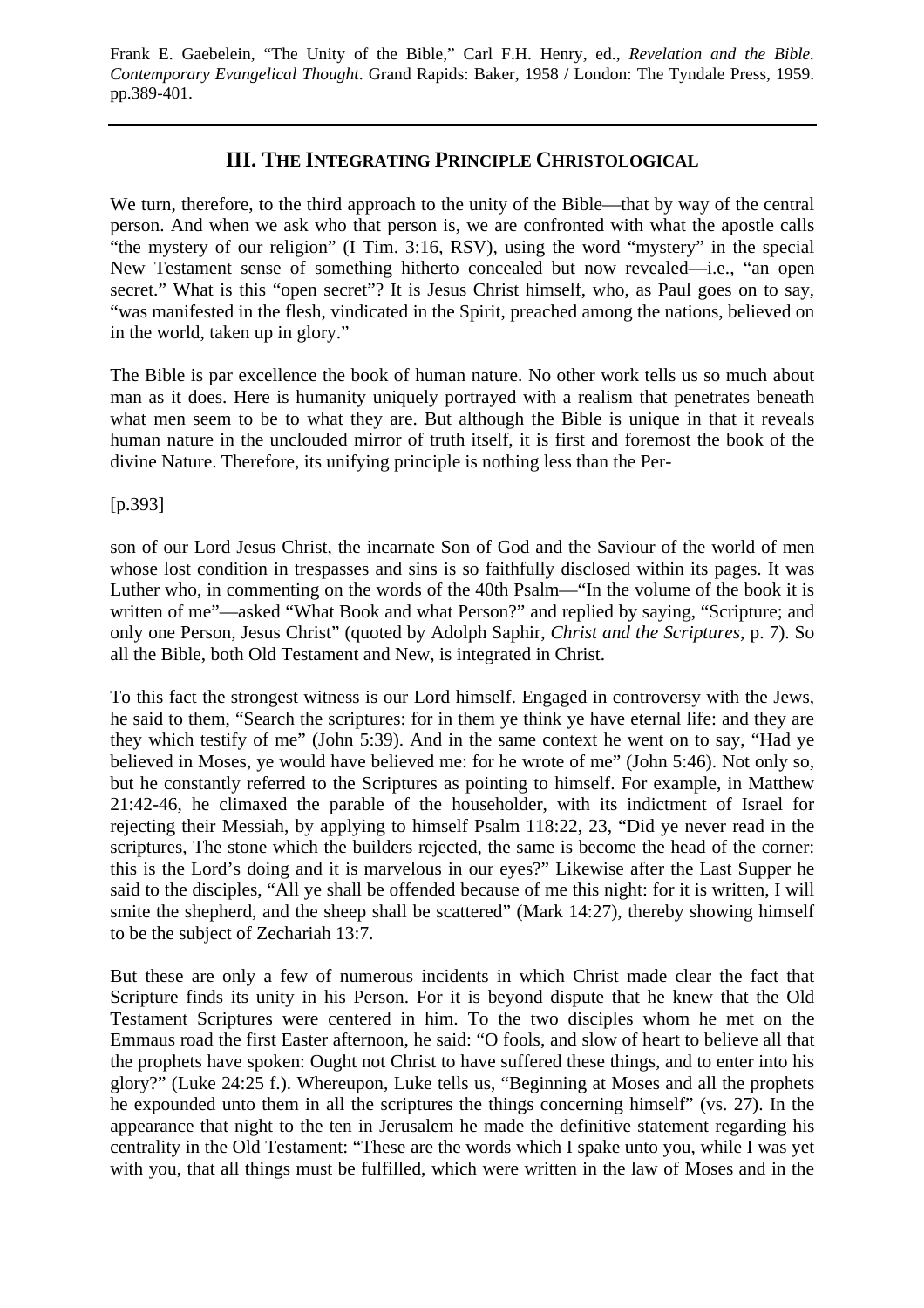prophets, and in the psalms concerning me" (Luke 24:44). To which the evangelist adds the significant statement, "Then opened he their understanding that they might understand the scriptures," indicating that apart from Christ there is no real comprehension of the Old Testament.

That the apostles follow our Lord in seeing him as the center of the Scriptures is evident from the sermons recorded in Acts. At Pentecost Peter used Psalm 16:8–11 and Psalm 110:1 as the basis of his proclamation of the risen Christ (Acts 2:25-36); and in his second sermon he identified him

[p.394]

with the prophet of whom Moses wrote in Deuteronomy 18:15, 18, 19 (Acts 3:20-22). When the Ethiopian eunuch asked Philip the Evangelist the meaning of Isaiah 53, Philip "began at the same scripture and preached unto him Jesus" (Acts 8:30-35). At Antioch in Pisidia Paul preached Christ (Acts 13:32-37) from Psalm 2, Isaiah 55 and Psalm 16. And that his preaching was based upon the centrality of Christ throughout Scripture is plain from the description of his method in Acts 17:2, 3, which reports that "Paul, as his manner was, went in unto them, and three sabbath days reasoned with them out of the scriptures, opening and alleging, that Christ must needs have suffered, and risen again from the dead; and this same Jesus, whom I preach unto you, is Christ." As for his wider ministry to the churches with their preponderance of Gentile members, the same appeal to Christ in the Old Testament is part of the very warp and woof of the Pauline epistles.

What was true of Paul was true of others also. So we read that when the Alexandrian Jew, Apollos, had been instructed by Paul's pupils, Aquila and Priscilla, he "mightily convinced the Jews, and that publicly, showing by the scriptures that Jesus was the Christ" (Acts 18:24- 28). Peter in his epistles, John in his epistles, the writer of Hebrews; James and Jude and the Revelation—all have this Christocentric orientation. Indeed, the statement in Revelation 19:10, "The testimony of Jesus is the spirit of prophecy," relates not just to the prophetic books but to the Bible as a whole.

It is significant also that this principle of Christ as the unifying center of the Bible was at the heart of the Reformation with its dynamic recovery of the Word of God. Said Luther: "All Scripture teaches nothing but the cross." And Calvin's undeviating conviction was that "Christ cannot be properly known in any other way than from the Scriptures" (quoted in *Calvin's Doctrine of the Word and Sacrament*, Ronald S. Wallace, Grand Rapids, Wm. B. Eerdmans Publishing Co., 1957, p. 98). As a recent writer concludes, Calvin "makes Christ central in the whole of Scripture in a way that is scarcely possible to a modern thinker [a revealing admission]. This made it appear as a unity incapable of contradicting itself...." (A. Dakin, *Calvinism*, Philadelphia, Westminster Press, 1946, pp. 193 f. Quoted by J. K. S. Reid, *The Authority of Scripture*, p. 52).

But enough has been said to demonstrate that the integrating principle of the Bible is unquestionably Christological. The key to Biblical unity is not its consistency of literary phenomena, not its doctrine and theology, not its redemptive history. It is nothing less and none other than a Person, the living Lord, who only among the world's religious leaders dared say: "I am the way, the truth, and the life: no man cometh unto the Father but by me" (John 14:6). The integrating factor of the Bible is, in the words of Pascal, "Jesus Christ, whom the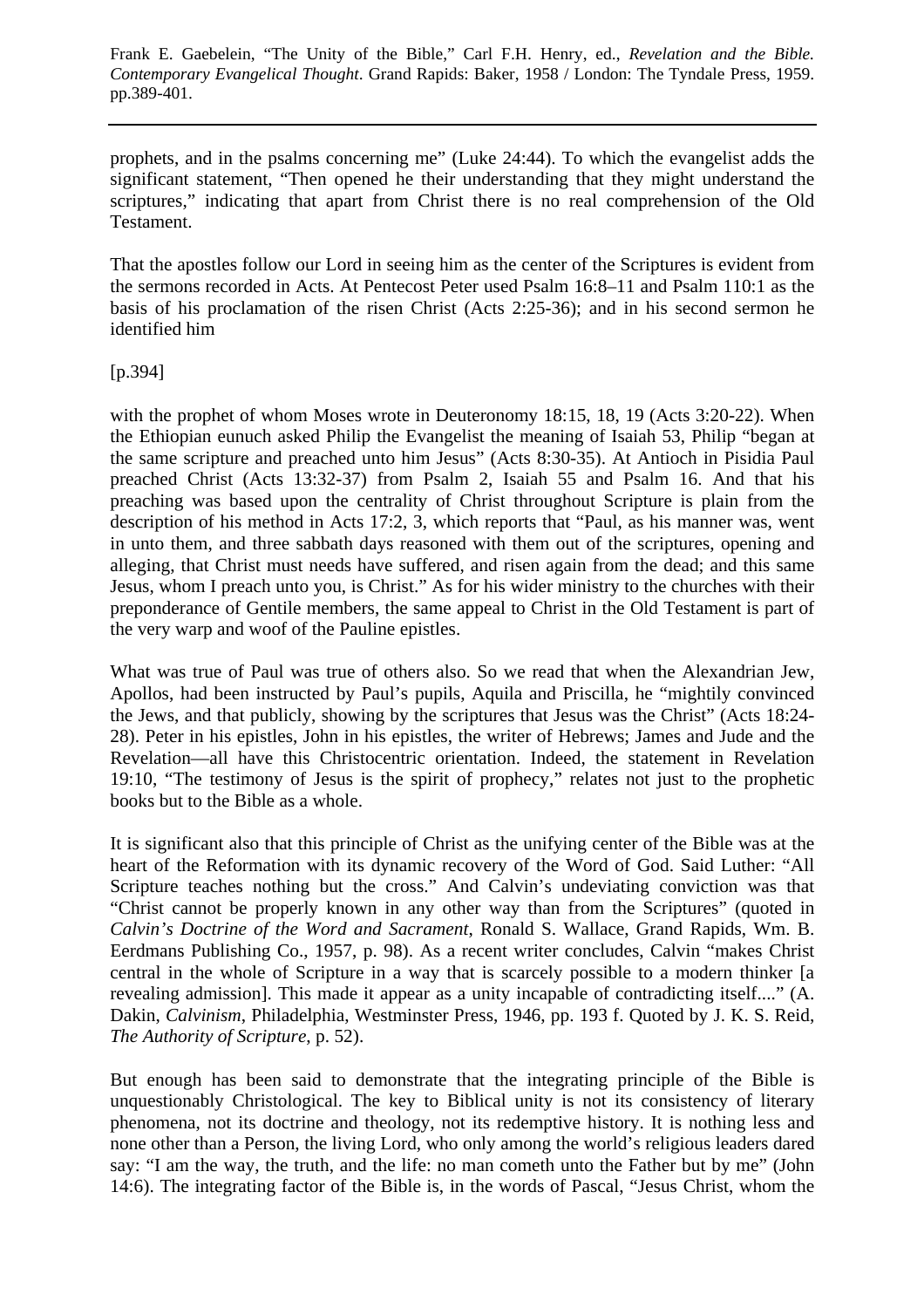two Testaments regard, the Old as its hope, the New as its model, and both as their center" (*Pensées* [739], p. 223). Or, to paraphrase a greater thinker than Pascal, "There is neither Old Testament nor New, prophetic writings nor apostles, but they are all one in Christ Jesus."

[p.395]

The moment we see this, we pass from a theoretical unity to an organic. unity. For integration in a person means integration in life. And when that Person is Jesus Christ, the unity, quite in keeping with the eternal horizons of the Bible, takes on infinite dimensions. Consequently, we see that Scripture, in the light of its Christological unity, is more than a combination of 66 sacred books, closely knit in theme and structure. As Francis L. Patton said, it is "an organism and not a miscellaneous collection of writings" (*Fundamental Christianity*, p. 169).

#### **IV. IMPLICATIONS OF THE BIBLE'S UNITY**

And now, having identified the unity of the Bible as being in the Person of Jesus Christ, we are ready to examine the implications of this unity. For implications there are, and they touch every aspect of the Bible and illuminate the deep questions regarding what kind of book it really is.

These implications involve first of all the crucial issue of the veracity of the Bible. Contemporary thinking about the Bible is haunted by the spectre of inerrancy. The orthodox view of Scripture held by the Church down through the ages has become the heterodoxy of the present; in most theological circles today, if there is one thing to be avoided like the plague it is the classical doctrine of verbal inspiration. Under the impact of world tragedy the modern theological mind has turned back, in part at least, to the great Biblical insights of the Reformation. But so scandalous has verbal inspiration become that some scholars feel obligated at all costs to remove the skeleton of inerrancy from the Reformers' closet, even though to do so requires prodigies of special pleading. Repelled by a certain kind of fundamentalism that has made for the Bible exorbitant claims, the contemporary theological mind persists in equating the view of the Bible held by scholarly conservatives today with the crudest forms of mechanical dictation. When it comes to those who are committed to the doctrine of Scripture believed by Christ and the apostles, taught by the Reformers, and expounded in a former generation by meticulous scholars like B. B. Warfield and J. Gresham Machen, both neo-orthodoxy and liberalism represent conservative belief by a strawman. Not only so, but the strawman is of such frightful, obscurantist mien as to scare even his makers!

The situation would be amusing were it not so serious. Here, for example, is Dean Bernhard W. Anderson of Drew Theological Seminary, writing a book on *Rediscovering the Bible*. In it he refers to the Inter-Varsity Christian Fellowship as bringing "crusading fundamentalism" to the college campus. "The key 'fundamental' of the faith, according to this group, is," he says, "the inerrancy of Scripture. In the words of a representative statement, it is 'an essential doctrine of the Word of God and our standards that the Holy Spirit did so inspire, guide, and move the writers of the Holy Scripture as to keep them from error'" (Bernhard W. Anderson, *Rediscovering the Bible*, New York, Association Press, 1951, p. 15).

[p.396]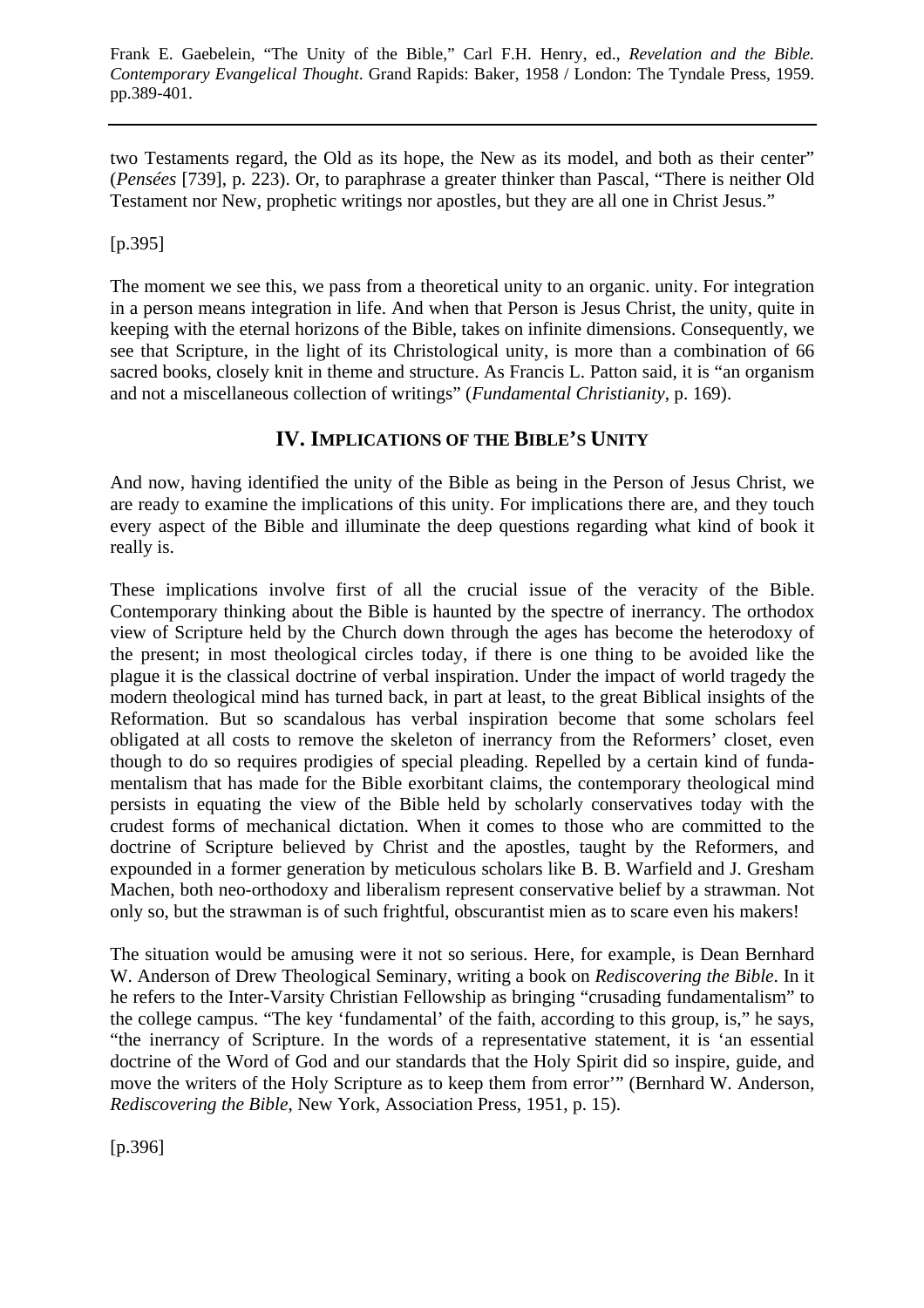So far Dean Anderson's statement is fairly objective. Now observe the strawman he immediately sets up: "This means," he continues, referring to the definition of inerrancy he has quoted, "that the words of the Bible are the very words of God himself. The writers of the Bible were mere passive secretaries who mechanically transcribed the divine words.... Because God is literally the author of Holy Scripture, the whole Bible 'from cover to cover' is held to be absolutely infallible. In popular practice fundamentalists have Claimed infallibility for a particular version of the Bible: the King James Version of 1611!" (p. 15).

But the Inter-Varsity view of the Bible does not mean mechanical dictation. Nor is it justly mentioned in the same breath with the obscurantism that attributes inerrancy to the King James Version. It would not be difficult for a writer like Dean Anderson to consult such a work as *The New Bible Commentary*, recently published by Inter-Varsity, a cooperative endeavor of some of the best conservative scholarship in Europe and America (London, 1953; Grand Rapids, 1953). Plain intellectual honesty demands admission of the fact that it is quite as possible for responsible scholars today to stand for the inerrancy of Scripture and at the same time recognize that it was not written by "passive secretaries who mechanically transcribed the words," as it was for Calvin constantly to affirm the verbal infallibility of Scripture and at the same time recognize its human element.

Surely the time has come for those who hold the modern view of the Bible to lay aside the ghost of mechanical dictation in respect to conservative scholarship and to make a serious effort to learn what those who are committed to plenary inspiration really believe about the Bible. In short, what is needed is for scholars of differing points of view to take the trouble really to understand what the other side thinks.

The foregoing discussion of the current confusion regarding inerrancy provides a background for dealing with the relation between the veracity of Scripture and its Christological unity. The fact of this unity is not, of course, the exclusive discovery of those who view the Bible from the traditional conservative position. On the contrary, it is common ground with others who, although differing about the nature and extent of inspiration, recognize the Bible as being in some special sense the Word of God. A case in point is J. K. S. Reid's recent volume, entitled *The Authority of Scripture*. This is a valuable study of the Reformed view of the Bible, in which the author clearly sees Christ to be the center of the book (p. 236 ff.). But the significant thing is that in his thinking he combines this strong insistence upon the centrality of Christ in the Scriptures with a repudiation of the inerrancy of the written Word.

Nevertheless, the fact remains that our Lord placed complete reliance upon the full veracity of the Word. For it is simply not possible to read back into Christ's handling of Scripture anything less than his full recognition of its supreme trustworthiness, as Warfield has shown by examina-

[p.397]

tion of all the passages in which Christ uses the Old Testament (*op. cit*., pp. 138 ff.). This being the case, the only way in which Christ's authority can be reconciled with a fallible Old Testament is through resorting to a strongly kenotic view of his Person, whereby he is seen as a child of his age, sharing the mistakes and superstitions of his people. But this accords ill with the crucial issues our Lord made to hang upon the very words of Scripture, and it certainly is inconsistent with a high view of his Person.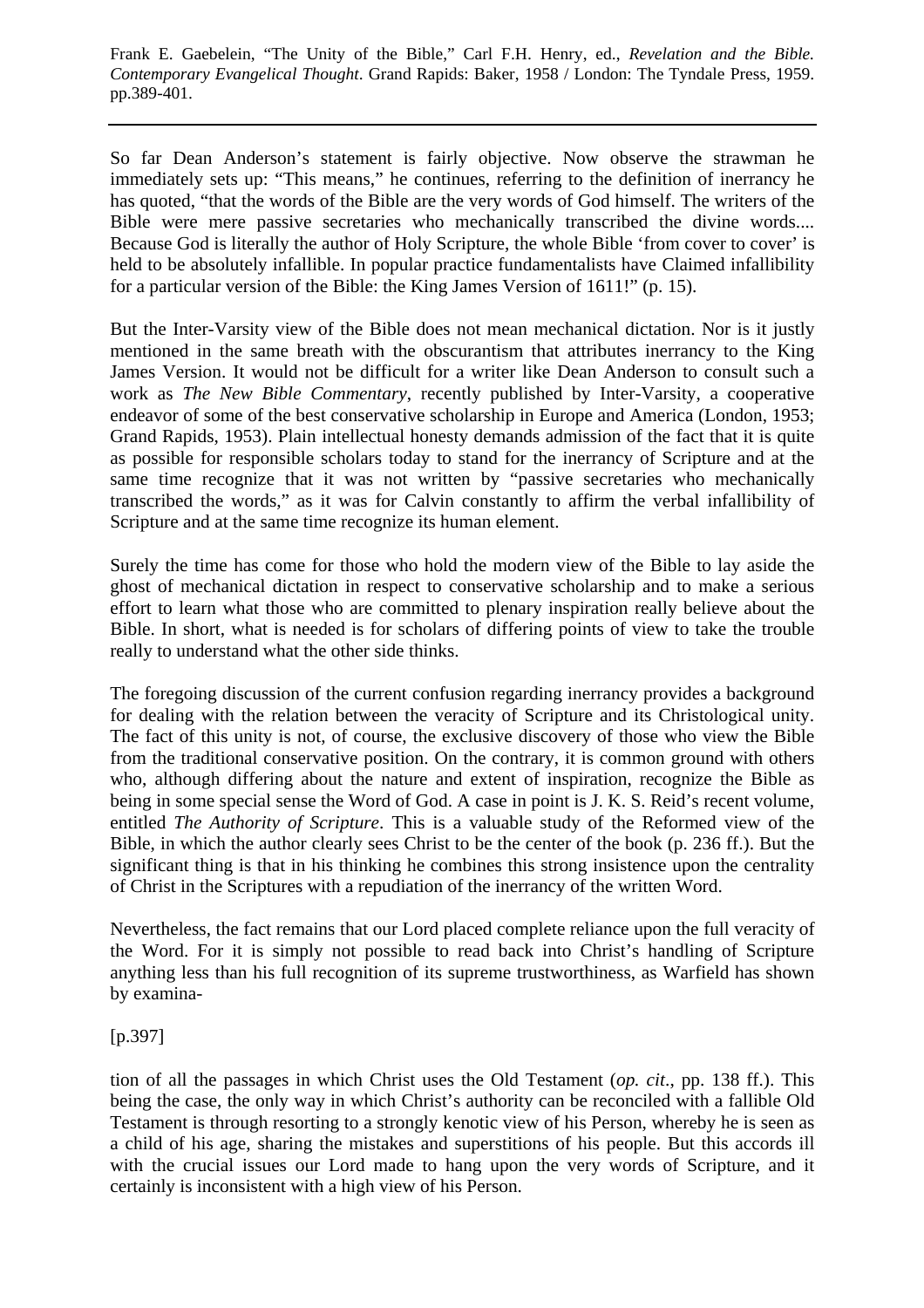On the other hand, the difficulties attendant upon an acceptance of our Lord's estimate of Scripture as the unbreakable Word of God (John 10:35) must be faced. There are discrepancies; there are historical problems and ethical and spiritual questions that stubbornly resist the most thoroughgoing efforts to reconcile and solve them. What, then, of the veracity of Scripture? Is its inerrancy to be scrapped?

The answer is twofold. In the first place, there is the attitude of suspended judgment toward Bible difficulties. Such an attitude is constantly being vindicated, as archaeology has solved one Biblical problem after another, and as painstaking re-examination of discrepancies has finally led to answers. Illustrations of the former are too numerous to specify, but these words of Dr. Nelson Glueck will show the trend of archaeology: "The reviewer has spent many years in biblical archaeology, and, in company with his colleagues, has made discoveries confirming in outline or in detail historical statements in the Bible. He is prepared to go farther and say that no archaeological discovery has ever been made that contradicts or controverts historical statements in Scripture" (*The New York Times* "Book Review," Oct. 28, 1956. Dr. Glueck, a distinguished Jewish archaeologist, points out in his review of Keller's *The Bible As History* that the Bible, being essentially a theological document, does not, accurate though it is historically, depend on external proof). For the latter, recent research affords a striking illustration in the solution by Dr. Edwin R. Thiele of one of the thorniest problems in Old Testament chronology—that of discrepancies in the parallel accounts of the reigns of the kings of Israel and Judah (*The Mysterious Numbers of the Hebrew Kings*, Chicago, University of Chicago Press, 1951).

In the next place, there is another way of dealing with Biblical veracity as it is involved with the Christological integration of Scripture. And that is nothing less than a rethinking of the whole concept of inerrancy and verbal inspiration. Truth is truth, absolute and unchangeable. Yet truth is bigger than our knowledge of it, which should never be static but always growing. Our Lord, who claimed to be the truth, is far greater than our understanding of who he is. Just as the final formulation of the mystery of his Person, based upon the inspired data of Scripture, has not yet been made, so the perfect solution of the tension between Christ's own view of the Bible and the difficulties inherent in certain portions of the written Word is still beyond our grasp. This is not to say, however, that progress

[p.398]

toward solution cannot be made. Instead, one of the great needs of the day is for scholars to re-examine in the light of all the data the concept of inerrancy as applied to Scripture. Moreover, such re-examination cannot be done hastily. If there is valid ground for criticism of the prevalent attitude of much contemporary theology toward a high view of inspiration, it is that the question has been disposed of prematurely. But the same criticism must be made of conservative theology when it insists upon what may be a rigid formulation of a position that, though accepted on faith, yet needs clarification and redefinition.

Furthermore, the Christological unity of the Bible requires the believer to take his stand with his Lord when it comes to the full reliability of the Word. Truth, although it has innumerable facets, belongs to God. And because Christ is one with God, he who said, "I am the truth," is the Lord of truth. And because Scripture finds its unity in him and is inspired by the Spirit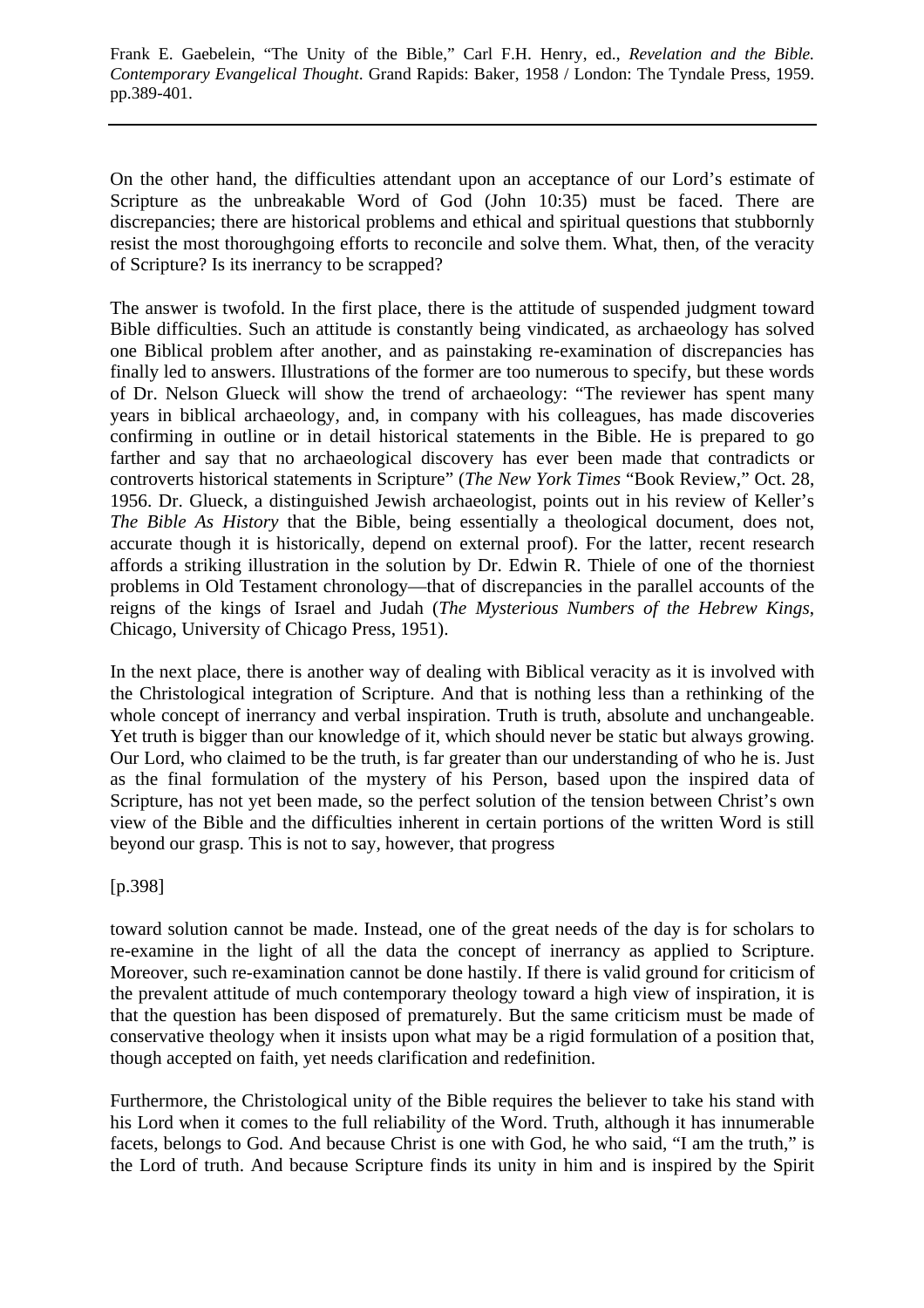whom he called "the Spirit of truth," it is the Word of truth. Therefore, the Christological integration of the Bible guarantees its veracity.

Bishop H. C. G. Moule, who was both a distinguished exegete and a humble saint, put in noble words the ground for our reliance upon the utter truthfulness of Scripture when he said: "He [i.e., Christ] absolutely trusted the Bible, and, though there are in it things inexplicable and intricate that have puzzled me so much, I am going, not in a blind sense, but reverently to trust the Book because of Him" (John Battersby Harford and Frederick Charles MacDonald, *The Life of Bishop Moule*, London, Hodder & Stoughton, Ltd., 1922, p. 138). To which should be added that the Christian who in his view of the Bible stands on any lower ground than that on which his Lord stood does so at his spiritual peril.

#### **V. THE SPIRIT'S WITNESS IN SCRIPTURE**

Once the master-principle of the Christological unity of the Bible is grasped, all Scripture may be seen in the perspective of the central Person. And it is here that the Holy Spirit plays an indispensable part. According to our Lord's own declaration in the *locus classicus* of John 16:13-15, the function of "the Spirit of truth" is to "guide you into all truth: for he shall not speak of himself; but whatsoever he shall hear, that shall he speak: and he will show you things to come. He shall glorify me: for he shall receive of mine, and shall show it unto you."

The discernment, therefore, of the far-reaching application of the unity of the Bible in Christ is more than an intellectual discipline; it is a spiritual adventure. This is not to say that it is irrational, but simply to point out that, along with the use of the mind in understanding the Word, there is available for the believer the guidance of the Spirit who inspired it. The Reformers recognized the inner witness of the Spirit (*Testimonium Spiritus Sancti internum*) to the truth of Scripture, a principle that fundamentalism

[p.399]

in its preoccupation with defending the formal inerrancy of the Bible has too largely overlooked. Yet the reality of this witness of the Spirit urgently needs recovery today.

When we come to particular applications of the integration of the Bible in Christ, limitations of space permit only brief mention of certain significant areas. There is, for one thing, the panorama of Biblical history. Here Christ is the master-key, because in one way or another he is the focus of God's dealings with men through the ages. From the dawn of history in Eden, where the Redeemer is promised in the protevangel (Gen. 3:15), down through the arrival of Paul in Rome (Acts 28) to the picture of the early Church derived from the later epistles, Christ is central. Israel is important not just for Israel's sake, but for the sake of the Messiah who is to come from within her and of whose truth she is to be the vehicle. The nations surrounding Israel are important because of their relation to the chosen people from whom Christ was to Come. The Roman Empire is important because it was the locale of the incarnation and the beginnings of the Church. The whole world is important because it is the field in which the gospel must be preached. Always the essential frame of reference is Christ.

Or consider the great doctrines of the Bible, having to do with such subjects as man, sin, sacrifice, redemption, love, judgment, heaven, hell. Just to think of them in relation to Christ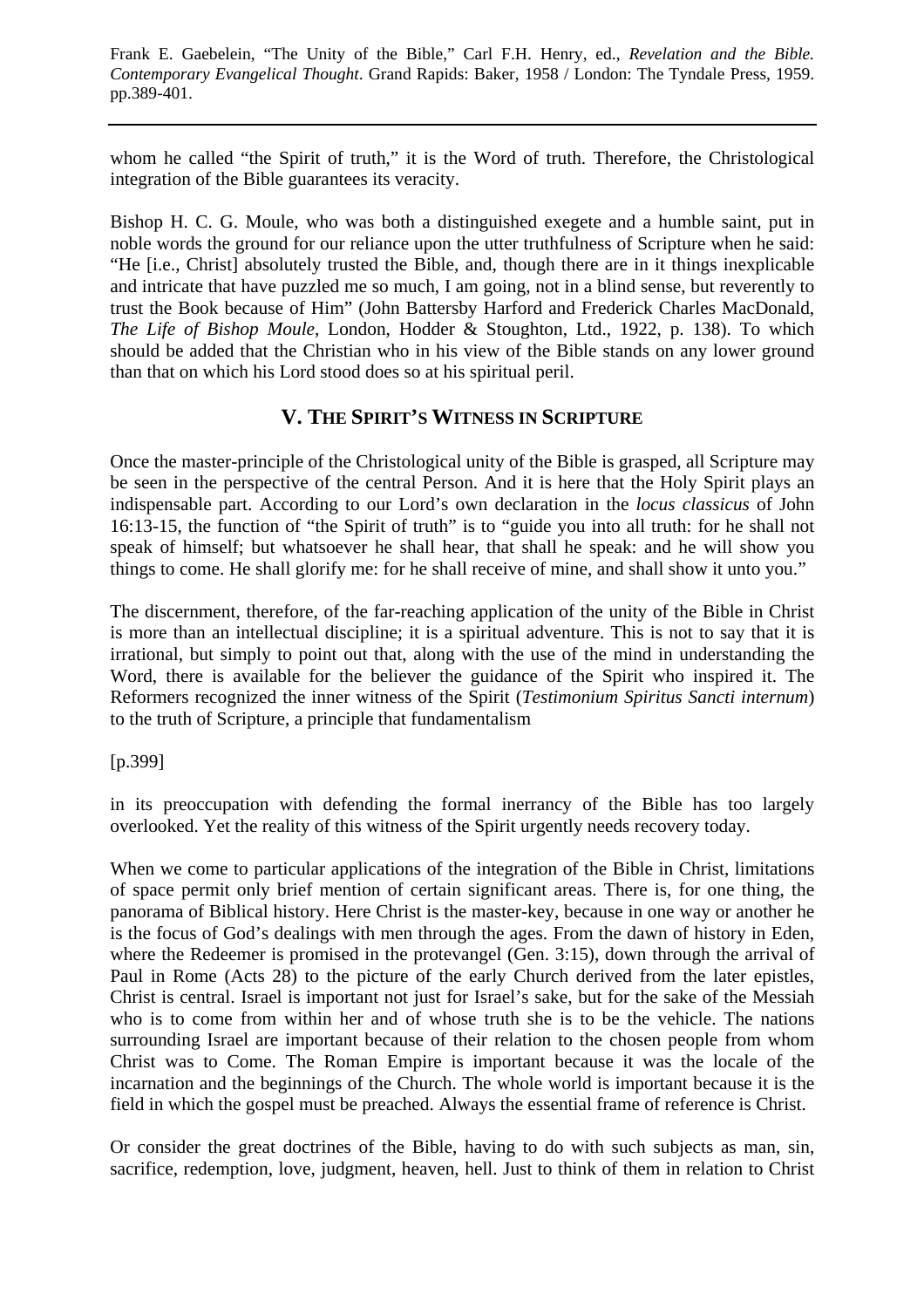immediately brings to mind the fact that they too have their focus in him. Without doubt the doctrines of Scripture, even though not, as we have already seen, systematically organized within Scripture itself, find in Christ their orientation. Even more, it is true in doctrine as in everything else, that "by him all things hold together" (Col. 1:17).

So also with prophecy and eschatology. Again the focus is Christ. What has been called "the harmony of the prophetic word" is nothing less than a harmony in and through Jesus Christ (cf. *The Harmony of the Prophetic Word* by A. C. Gaebelein). The scope of prophecy is vast; not only Judah and Israel, but also Egypt, Assyria, Babylonia, Ethiopia, Persia, Greece, and Rome, to say nothing of the lesser nations, have their place in the prophetic Scriptures. Yet towering over the kings and empires of the Bible is the King of kings and Lord of lords, in whose pierced hands is the ultimate destiny of all men and of all nations. In him prophecy is centered; in him it has been and will yet be fulfilled in the consummation of all things when he comes again.

Likewise with the literary phenomena of the Bible. To take a particular instance, typology has its Christological orientation, either directly or indirectly. Abel's "better sacrifice" points to the "full, perfect, and sufficient sacrifice, oblation, and satisfaction for the sins of the whole world" (*The Book of Common Prayer*, Service of Holy Communion) made by Christ. The ark, bearing Noah and his family through the flood, portrays safety in

#### [p.400]

Christ from judgment. Abraham, the founder of the nation of whom Christ came, prefigures the atonement in the story of his willingness to offer Isaac on Mount Moriah. So with incident after incident in the lives of the other patriarchs and in the great succession of Old Testament heroes. To mention only two, there is no more perfect individual type of Christ than Joseph, while Jonah, with his unique experience, is on the authority of Jesus himself the great Old Testament type of his death and resurrection (Matt. 12: 38-42). The elaborate system of sacrifices and offerings set forth in the Pentateuch typifies Christ in various aspects of his redeeming work; yet leprosy, which is the type of sin, speaks, through the eloquence of need, of the One who only can cleanse the sinner from his spiritual malady. The wilderness experiences of Israel contain definite Messianic types—"They did all drink the same spiritual drink; for they drank of the spiritual Rock that followed them: and that Rock was Christ" (II Cor. 10:4). Even the furniture of the tabernacle has its Messianic reference (Heb. 9:1-10).

But, as every Bible student knows, these are only a few instances of the way in which Scripture is unified in Christ. To see him in all parts of the Word, from Genesis to Revelation, requires no labored exegesis. It asks only the willingness, through careful study and the leading of the Spirit, to recognize him who is already there.

### **VI. THE LIVING UNITY OF THE GREAT BOOK**

The time has come, however, to step aside from a close examination of our subject and to look at it in the large. And there is probably no better way to do this than to conclude our discussion of the unity of the Bible by facing the accusation of bibliolatry that is so often made against those who hold to the complete reliability of Scripture. Such biblicism and literalism are, we are told, nothing short of turning the Scriptures into a "paper pope."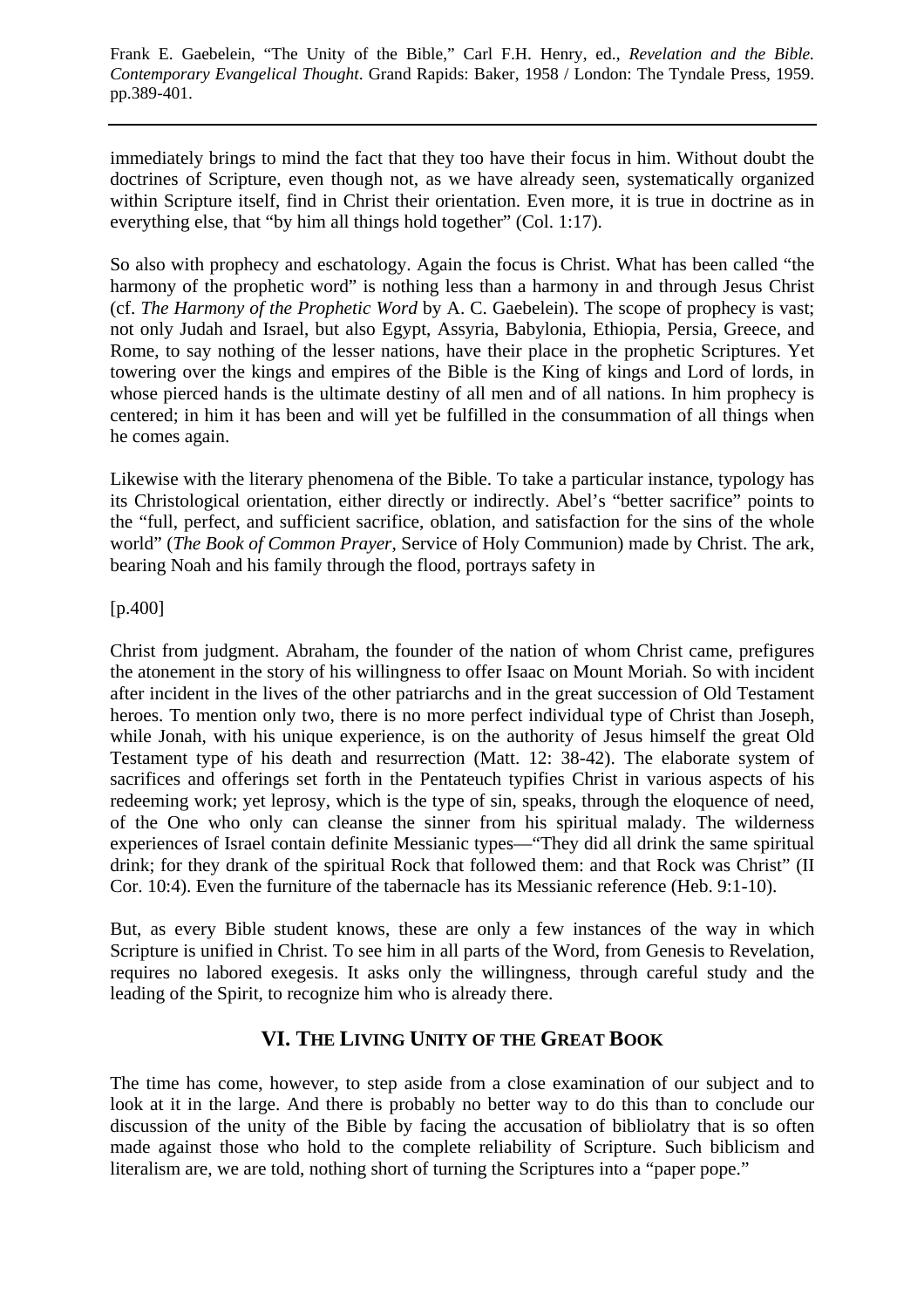Putting aside such things as the assumption, which we have already considered, that all views of inerrancy necessitate mechanical dictation, let us ask ourselves whether there ever has been or is now on the part of those committed to a highly conservative view of Scripture any tendency whatever toward bibliolatry. And if we admit, as in common honesty we must, that there are those who have with the best of motives sometimes veered in this direction, let us also ask what can be done to correct the recurrence of such a tendency,

In a book (*Christ and the Scriptures*) published over half a century ago, Adolph Saphir, the distinguished Presbyterian Hebrew-Christian who had a notable ministry in England, saw this tendency with prophetic insight. He wrote:

The charge of Bibliolatry (worship of the Bible) has been of late frequently preferred against those who maintain the supremacy of Scripture. As far as this objection is urged by those who do not

[p.401]

fully and clearly acknowledge the divine authority and inspiration of Scripture, it is easily refuted. But... we may do well to consider whether our opponents are not giving utterance to a truth which they themselves do not fully see, and [which] warns us against a danger the existence of which we are apt to overlook. In other words, never mind whence and for what purpose the charge of Bibliolatry is made,—consider the thing itself; is there such a tendency, such an evil, such a danger? I know that many Christians will reply at once, "We cannot value, and reverence, and cherish the Bible sufficiently." And this is quite true. The danger is not of a reverence too deep, but of a reverence untrue and unreal (pp. 115 f.).

These are discerning words. And Dr. Saphir goes on with the same clearness of sight to say, "By Bibliolatry I understand the tendency of separating, in the first place, the Book from the Person of Jesus Christ, and in the second, from the Holy Spirit, and of thus substituting the Book for Him who alone is the light and guide of the Church" (pp. 116 f.).

The quotation has been given at length because it comes from a man who held with passionate conviction to the utter reliability of the Bible, and because it points not only to the problem but also to the solution. The solution is, plainly enough, the principle of the unity of the Bible in Christ. If the Bible finds its true and vital integration only in the Person of our Lord Jesus Christ, then there can be no bibliolatry in any form, shape or manner on the part of any of us, no matter how stoutly we adhere to the inerrancy of Scripture. For Scripture, great as it is, is never to be equated with Deity. In all its perfection and truth, it is still a creature, albeit unique among books. According to its own self-witness, it is an instrument of the living God—the sword of the Spirit, the seed incorruptible whereby we are born again, the law of the Lord that converts the soul, the mirror in which we see ourselves in the blazing light of God's truth, the hammer that crushes our hardness of heart. But, great as it is, it is an instrument, an inspired and unique means to an end, not an end in itself. As such it can never in and of itself be the object of worship any more than God's other great book, the Book of Nature, can ever be the object of worship.

The center of the Bible is the living Christ. Throughout its pages God the Holy Spirit who inspired it bears witness to the Person who unites all the manifold strands of history,